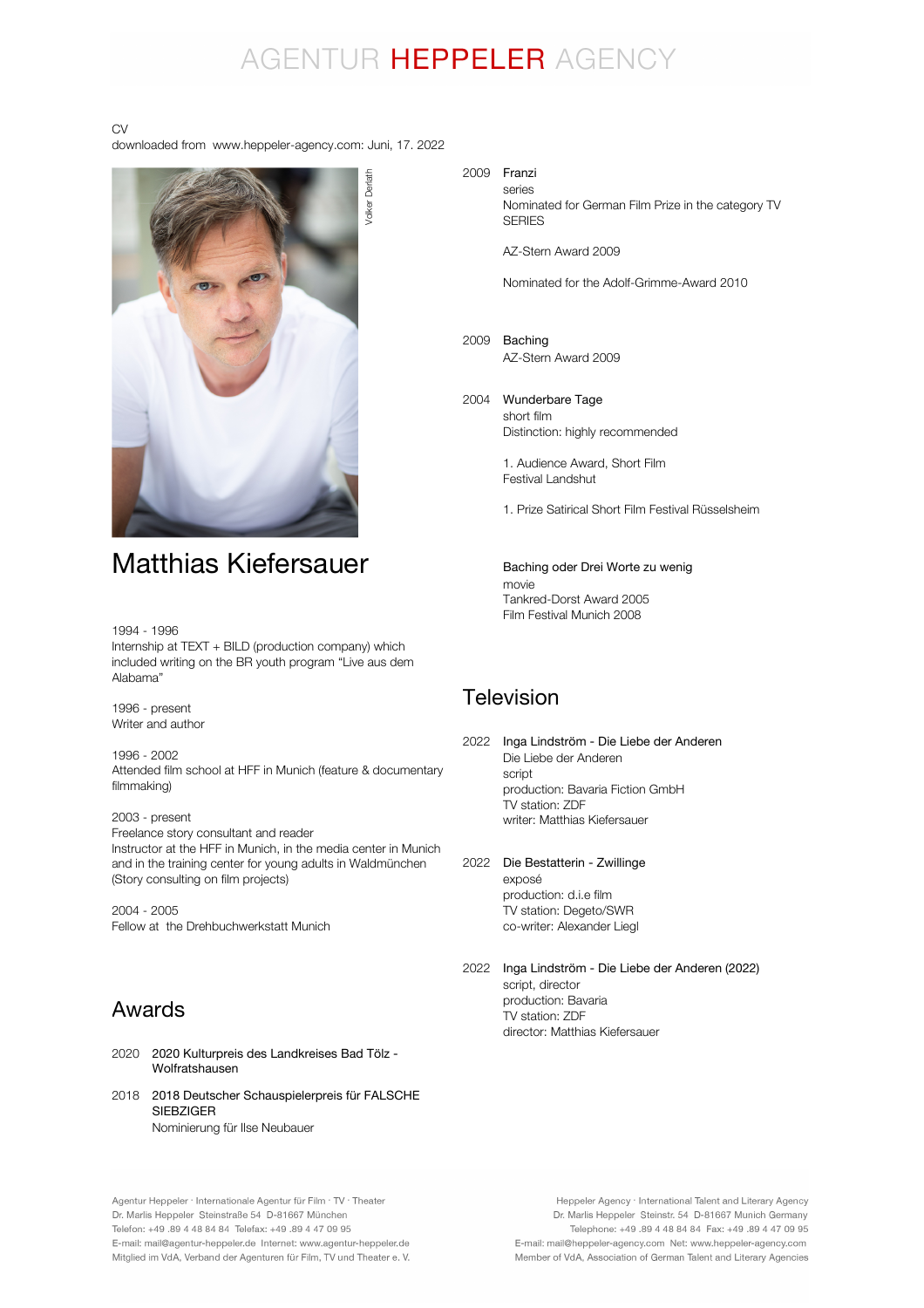### 2021 München Mord Das Kamel, die Liebe und der Tod director production: TV60 Filmproduktion GmbH TV station: ZDF director: Matthias Kiefersauer TV-movie criminal film 2021 München Mord Dolce Vita director production: TV60 Filmproduktion GmbH TV station: ZDF TV-movie criminal film 2021 Die Bestatterin Dreieinhalb Tote exposé production: d.i.e film TV station: Degeto co-writer: Alexander Liegl 2021 München Mord Der gute Mensch vom Herzogpark script production: TV60 Filmproduktion GmbH TV station: ZDF co-writer: Alexander Liegl 2021 Inga Lindström Hochzeitsfieber director production: Bavaria Fiction GmbH TV station: ZDF writer: Matthias Kiefersauer

#### 2021 Die Bestatterin - Zweieinhalb Tote Zweieinhalb Tote script production: die film GmbH TV station: SWR / Degeto co-writer: Alexander Liegl

- 2020/ Inga Lindström 2021 Die schönste Hochzeit der 2021 Welt - Die schönste Hochzeit der Welt script, director production: Bavaria TV station: ZDF drama
- 2020 München Mord Der gute Mensch vom Herzogpark treatment TV-movie criminal film

#### 2019 Inga Lindström - Ausgerechnet Söderholm Ausgerechnet Söderholm script production: Bavaria TV station: ZDF director: Matthias Kiefersauer TV-movie drama

#### 2018 Inga Lindström Die Braut vom Götakanal director production: Bavaria Ficition GmbH .<br>TV station: ZDF director: Matthias Kiefersauer TV-movie drama

#### 2018 Isarstraße 5

script production: Summerset GmbH TV station: BR writer: Matthias Kiefersauer und Alexander Liegl

#### 2017 München Mord

Die ganze Stadt ein Depp script production: TV 60 Filmproduktion TV station: ZDF co-writer: Alexander Liegl TV-movie criminal film

#### 2017 Inga Lindström

Herzen zu versteigern WT: Herzen zu versteigern director production: Bavaria Fiction GmbH .<br>TV station: ZDF TV-movie drama

#### 2017 Inga Lindström

 Herzen zu versteigern WT: Herzen zu versteigern script production: Bavaria Ficition GmbH TV station: ZDF TV-movie drama

#### 2017 Der Alte

Familienbande & Aufstiegskampf director production: Neue Münchner Fernsehproduktion TV station: ZDF series criminal film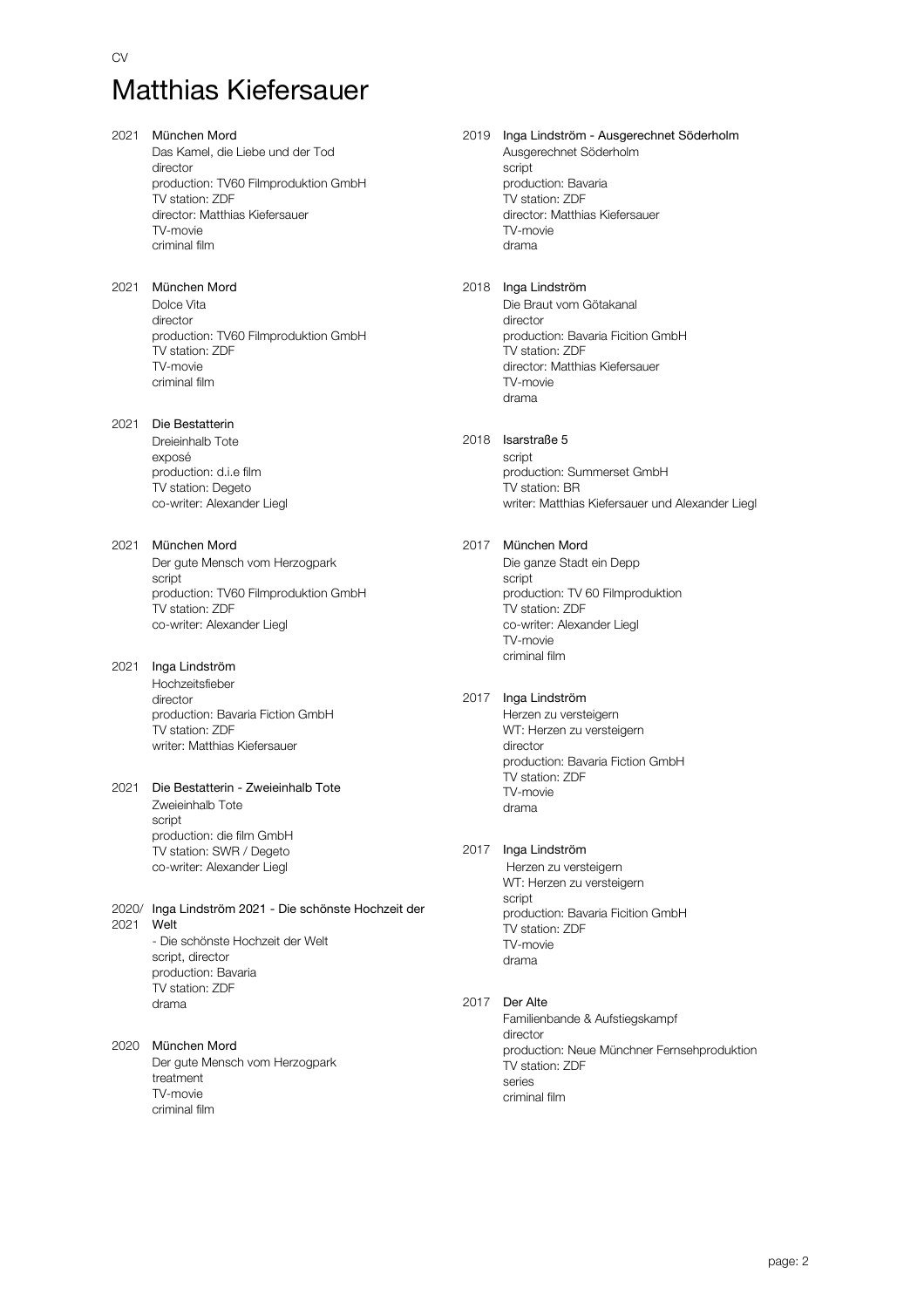2016 Inga Lindström Tanz mit mir director production: Bavaria Fiction GmbH TV station: ZDF director: Matthias Kiefersauer TV-movie drama 2016 Der Alte Schöner Schein / Stummer Zeuge director production: Neue Münchner Fernsehproduktion TV station: ZDF series criminal film 2016 Falsche Siebziger director, script production: H & V Entertainment / Odeon Film TV station: ARD / BR series comedy 2015 Inga Lindström Liebe deinen Nächsten director production: Bavaria Fiction GmbH TV station: ZDF director: Matthias Kiefersauer TV-movie drama 2015 Der Alte Tödliche Ideale / Paradiesvogel director production: Neue Münchner Fernsehproduktion TV station: ZDF series criminal film 2014 Soko 5113 5 Folgen director production: UFA Fiction TV station: ZDF series criminal film 2014 Familie des Jahres script production: Bavaria Film 2014 Bettys Diagnose director production: Network Movie Film- und Fernsehproduktion GmbH TV station: ZDF series drama

### 2014 Komödienstadel Paulas letzter Wille director production: Bayerischer Rundfunk TV station: BR comedy 2013 Komödienstadel Allein unter Kühen director production: Bayerischer Rundfunk TV station: BR comedy 2013 Falsche Siebziger WT: Ehrlicher geht's nicht script production: H&V Entertainment TV station: BR TV-movie comedy 2013 Komödienstadel Wenn die Alpen glühn director production: Bayerischer Rundfunk TV station: BR comedy

2012 Komödienstadel Die fromme Helene director production: Bayerischer Rundfunk

comedy

#### 2012 Drillinge & Fritz

director production: Bavaria Film TV station: ARD (Degeto) TV-movie family

#### 2011 Komödienstadel A Flascherl vom Glück director production: Bayerischer Rundfunk TV station: BR

comedy

2011 Franzi director production: Infa Film TV station: BR

series

2010 Franzi director production: Infa Film TV station: BR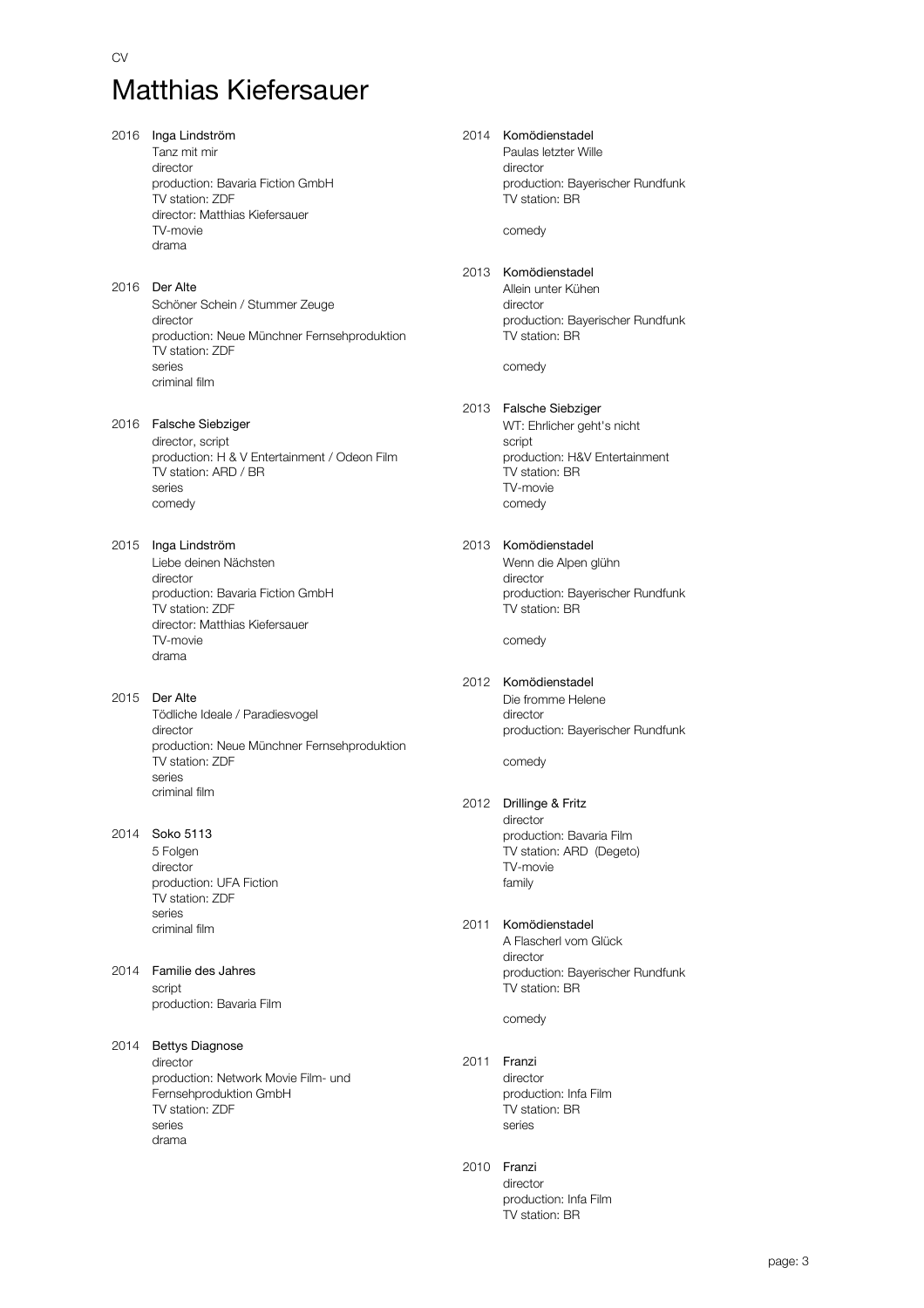- 2009 Komödienstadel Glenn Miller & Sauschwanzl director production: Bayerischer Rundfunk TV station: BR comedy
- 2009 Franzi director production: Infa Film TV station: BR series
- 2008 Franzi director production: Infa Film TV station: BR series
- 2007 Baching director, script production: Tellux Film TV station: BR movie
- 2007 Komödienstadel Foulspui director production: Bayerischer Rundfunk TV station: BR comedy

#### 2006 Das große Hobeditzn

2007 director, script production: Bayerischer Rundfunk TV station: BR co-writer: Alexander Liegl TV-movie

#### 2006 Unsere Wittelsbacher (6 Folgen) 2007 co-director production: Moviepool / Provobis TV station: BR

- director: Co-Regie mit Toni Schmid und Boris Tomschiczek documentary
- 2006 Heilige Orte: Birkenstein director, script production: Tellux Film TV station: BR / ORF documentary

#### 2005 Kabarett Pilot

director production: Eigenproduktion documentary

#### 2004 Irgendwo in Bayern Nürnberg. Geschichten aus der Südstadt director, script production: Bayerischer Rundfunk TV station: BR documentary

### 2004 Making of "München 7"

director, script production: Bayerischer Rundfunk TV station: BR

#### 2004 Andreas Giebel Porträt des Münchner Kabarettisten director, script production: Bayerischer Rundfunk TV station: BR documentary

### 2004 Menschen in Bayern

Die Erlanger und ihr Berg director, script production: Sonne, Mond & Sterne Film TV station: BR documentary

2003 Irgendwo in Bayern

Ritter und Helden in Kiefersfelden director, script production: Bayerischer Rundfunk TV station: BR documentary

2001 Die Landshuter und ihre Hochzeit director production: Megaherz documentary

## **Theater**

2010 Mörd director theater: Altes Kino Ebersberg, Tournee writer: Alexander Liegl

## Shortfilm

#### 2002 Wunderbare Tage

director, script production: Andrea Wetzel Filmproduktion, HFF Hochschule für Fernsehen und Film München, Bayrischer Rundfunk short film

#### 1999 Jagdfieber

director production: HFF Hochschule für Fernsehen und Film München director: Co-Regie: Ysabel Fantou, Daniel Schönauer